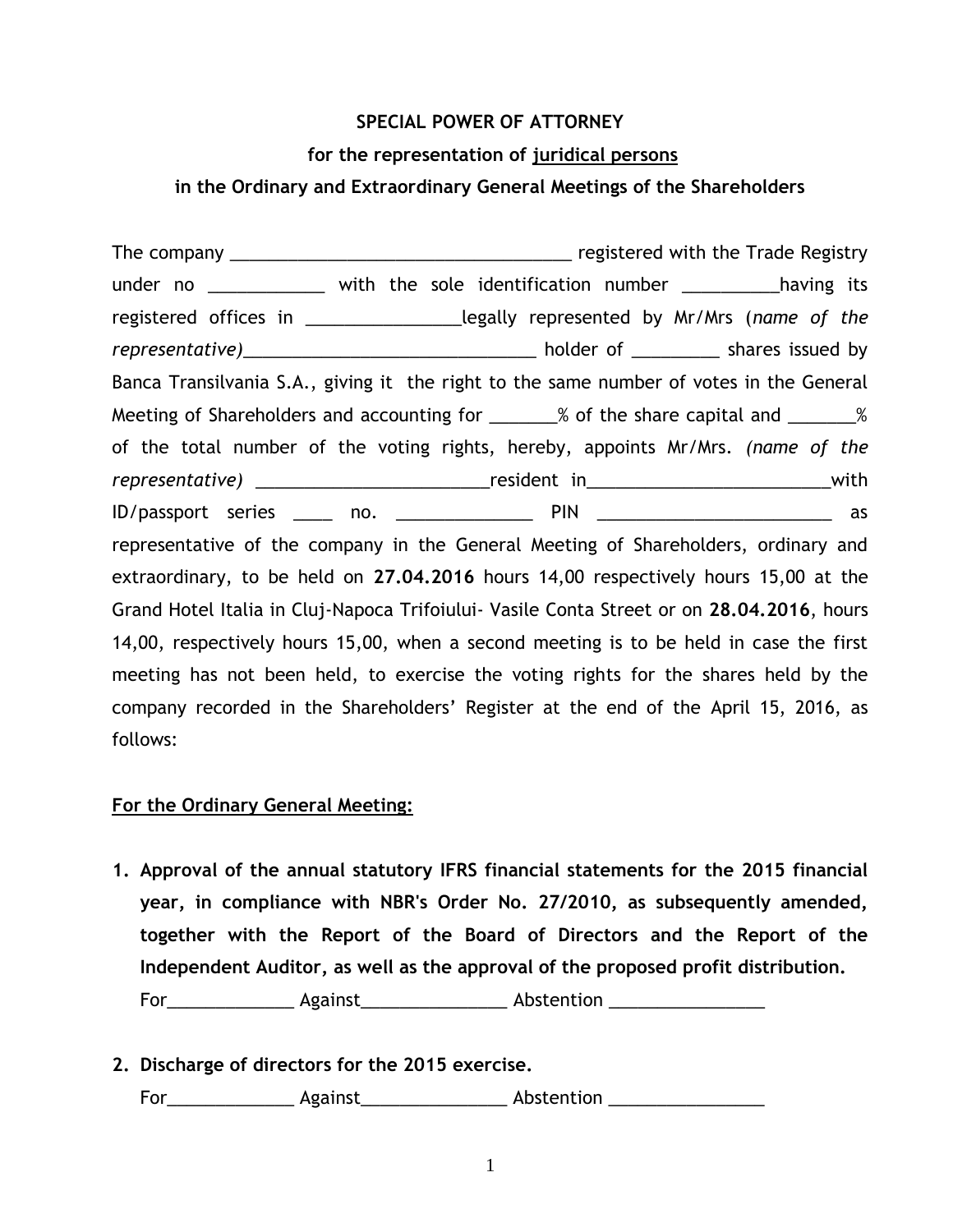**3. Approval of the Budget for expenditure and revenues and the investment plan for 2016 (business plan for 2016).**

For\_\_\_\_\_\_\_\_\_\_\_\_\_\_\_\_\_\_ Against\_\_\_\_\_\_\_\_\_\_\_\_\_\_\_\_\_\_\_\_\_ Abstention \_\_\_\_\_\_\_\_\_\_\_\_\_\_\_\_\_\_

 **4. Establishing the directors' remuneration for 2016, including the maximum cap of additional remunerations granted to directors and managers.**

For\_\_\_\_\_\_\_\_\_\_\_\_\_\_\_\_\_\_ Against\_\_\_\_\_\_\_\_\_\_\_\_\_\_\_\_\_\_\_\_\_\_ Abstention \_\_\_\_\_\_\_\_\_\_\_\_\_\_\_\_\_

**5. Election of a director for the period remaining until the expiry of the mandate of the current Board of Directors (i.e. until April 2018), given the available vacancy.**

1. DORU COSTEL LIONACHESCU

For\_\_\_\_\_\_\_\_\_\_\_\_\_ Against\_\_\_\_\_\_\_\_\_\_\_\_\_\_\_ Abstention \_\_\_\_\_\_\_\_\_\_\_\_\_\_\_\_ 2. IOAN TRENCA For Against Against Abstention

 **6. Approval of the date of May 31, 2016 as the registration date (defined as the date of identification of the shareholders who are to benefit from dividends and other rights under the GMS decisions) and of the ex date - May 30, 2016.**

For\_\_\_\_\_\_\_\_\_\_\_\_\_\_\_\_\_\_\_ Against\_\_\_\_\_\_\_\_\_\_\_\_\_\_\_\_\_\_\_\_\_\_ Abstention \_\_\_\_\_\_\_\_\_\_\_\_\_\_\_\_

**7. Approval of the date of June 17, 2016 as the payment date.**

For\_\_\_\_\_\_\_\_\_\_\_\_\_\_\_\_\_\_\_ Against\_\_\_\_\_\_\_\_\_\_\_\_\_\_\_\_\_\_\_\_\_ Abstention \_\_\_\_\_\_\_\_\_\_\_\_\_\_\_\_\_

 **8. Approval of the mandates for the Board of Directors and for its individual members to carry out the decisions adopted by the Ordinary General Meeting of Shareholders.**

For\_\_\_\_\_\_\_\_\_\_\_\_\_\_\_\_\_\_\_ Against\_\_\_\_\_\_\_\_\_\_\_\_\_\_\_\_\_\_\_\_\_\_\_ Abstention \_\_\_\_\_\_\_\_\_\_\_\_\_\_\_\_ **For the Extraordinary General Meeting:**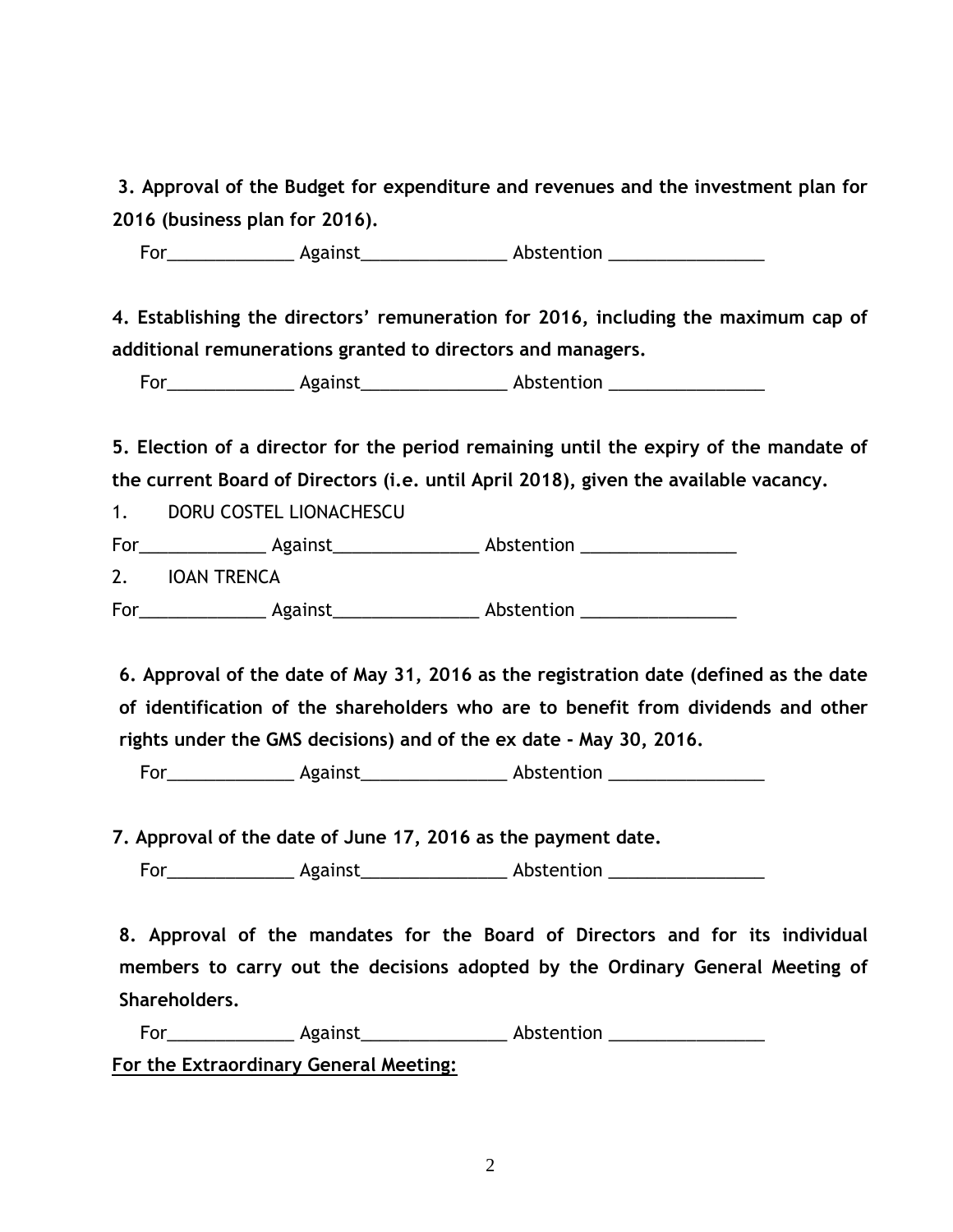**1. Increase of the share capital with the amount of 620.000.000 lei by issuing 620.000.000 new shares, at a nominal value of 1 leu/share. The increase in the share capital will be carried out by using the following source:**

**- capitalization of reserves from the net profit of the year 2015 in amount of 620.000.000 lei, by issuing a number of 620.000.000 lei, with a nominal value of 1 leu/share in the benefit of the shareholders registered with the Shareholding Register held by the Central Depository at the registration date that will be established by the GSM (proposed date May 31, 2016).**

For\_\_\_\_\_\_\_\_\_\_\_\_\_\_\_\_\_\_\_ Against\_\_\_\_\_\_\_\_\_\_\_\_\_\_\_\_\_\_\_\_\_\_\_ Abstention \_\_\_\_\_\_\_\_\_\_\_\_\_\_\_

**2. Approval of the share buyback by the Bank, in accordance with the applicable legal provisions, under the following terms and conditions: maximum 25.000.000 shares (0,826% of the total shares included in the share capital) with a nominal value of RON 1/share at a minimum price equal to the market price on BSE at the moment of the buyback and a maximum price of RON 3,5 for a period of maximum 18 months as of the publishing date of the EGMS resolution in the Official Gazette of Romania, Part IV, with the purpose of implementing a remuneration program capable of ensuring the compliance with the long-term performance principles and a share retention program for a period of at least 3 years, and the granting of a mandate for the Board of Directors for the enforcement of this resolution.**

For\_\_\_\_\_\_\_\_\_\_\_\_\_\_\_\_\_\_\_ Against\_\_\_\_\_\_\_\_\_\_\_\_\_\_\_\_\_\_\_\_\_\_ Abstention \_\_\_\_\_\_\_\_\_\_\_\_\_\_\_\_

**3**. **Approval of the date of May 31, 2016 as the registration date and of the ex-date - 30.05.2016.**

For\_\_\_\_\_\_\_\_\_\_\_\_\_\_\_\_\_\_\_ Against\_\_\_\_\_\_\_\_\_\_\_\_\_\_\_\_\_\_\_\_\_ Abstention \_\_\_\_\_\_\_\_\_\_\_\_\_\_\_\_\_

**4. Approval of the mandates for the Board of Directors and individually for each of its members, in order to carry out the decisions mentioned above (inclusively for setting the payment date with respect to the newly issued shares).**

For \_\_\_\_\_\_\_\_\_\_\_\_\_\_ Against \_\_\_\_\_\_\_\_\_\_\_\_\_\_\_ Abstention \_\_\_\_\_\_\_\_\_\_\_\_\_\_\_\_\_\_\_\_\_\_\_\_\_\_